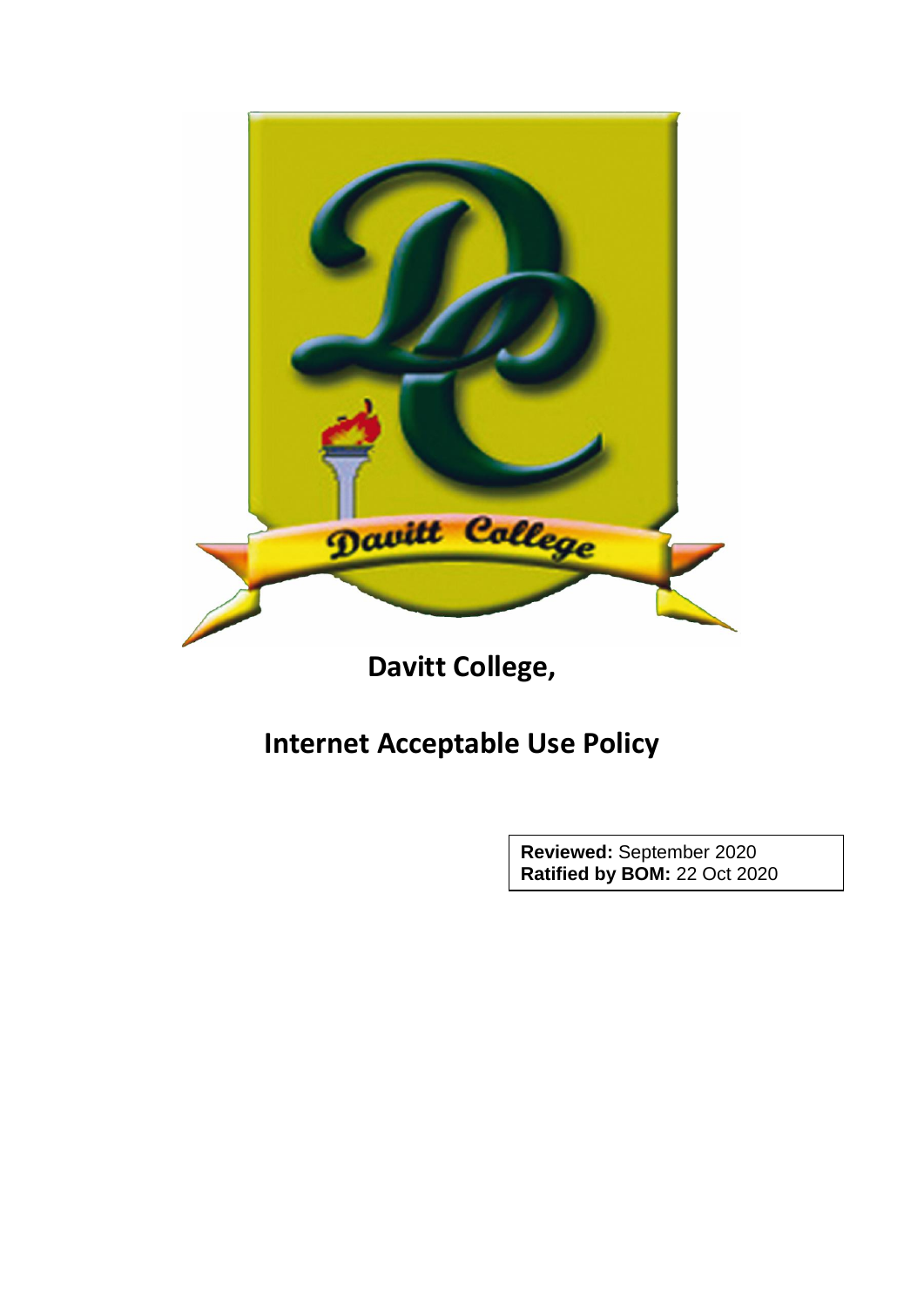## General Approach

The aim of this Internet Acceptable Use Policy (AUP) is to ensure that pupils will benefit from the learning opportunities offered by the school's internet resources in a safe and effective manner.

Internet use and access is considered a school resource and privilege. If the school AUP is not adhered to this privilege may be withdrawn and appropriate sanctions will be imposed.

When using the internet pupils, parents and staff are expected:

- To treat others with respect at all times.
- Not undertake any actions that may bring the school into disrepute.
- Respect the right to privacy of all other members of the school community.
- Respect copyright and acknowledge creators when using online content and resources.

This Acceptable Use Policy applies to pupils who have access to and are users of the internet in Davitt College.

 It also applies to members of staff, volunteers, parents, carers and others who access the internet in Davitt College.

Misuse of the internet may result in disciplinary action, including written warnings, withdrawal of access privileges, detention and, in extreme cases, suspension or expulsion. The school also reserves the right to report any illegal activities to the appropriate authorities.

Davitt College will deal with incidents that take place outside the school that impact on the wellbeing of pupils or staff under this policy and associated codes of behaviour and antibullying policies. In such cases Davitt College will, where known, inform parents/carers of incidents of inappropriate online behaviour that take place out of school and impose the appropriate sanctions.

Davitt College implements the following strategies on promoting safer use of the internet:

- Pupils will be provided with education in the area of internet safety as part of our implementation of the SPHE and CSPE curriculum.
- Internet safety advice and support opportunities are provided to pupils in Davitt College through our [INDUCTION, PASTORAL CARE, ICT, PEER MENTORING programmes].
- Teachers will be provided with continuing professional development opportunities in the area of internet safety.
- Davitt College participates in Safer Internet Day activities to promote safer more effective use of the internet.

This policy and its implementation will be reviewed annually by the following stakeholders: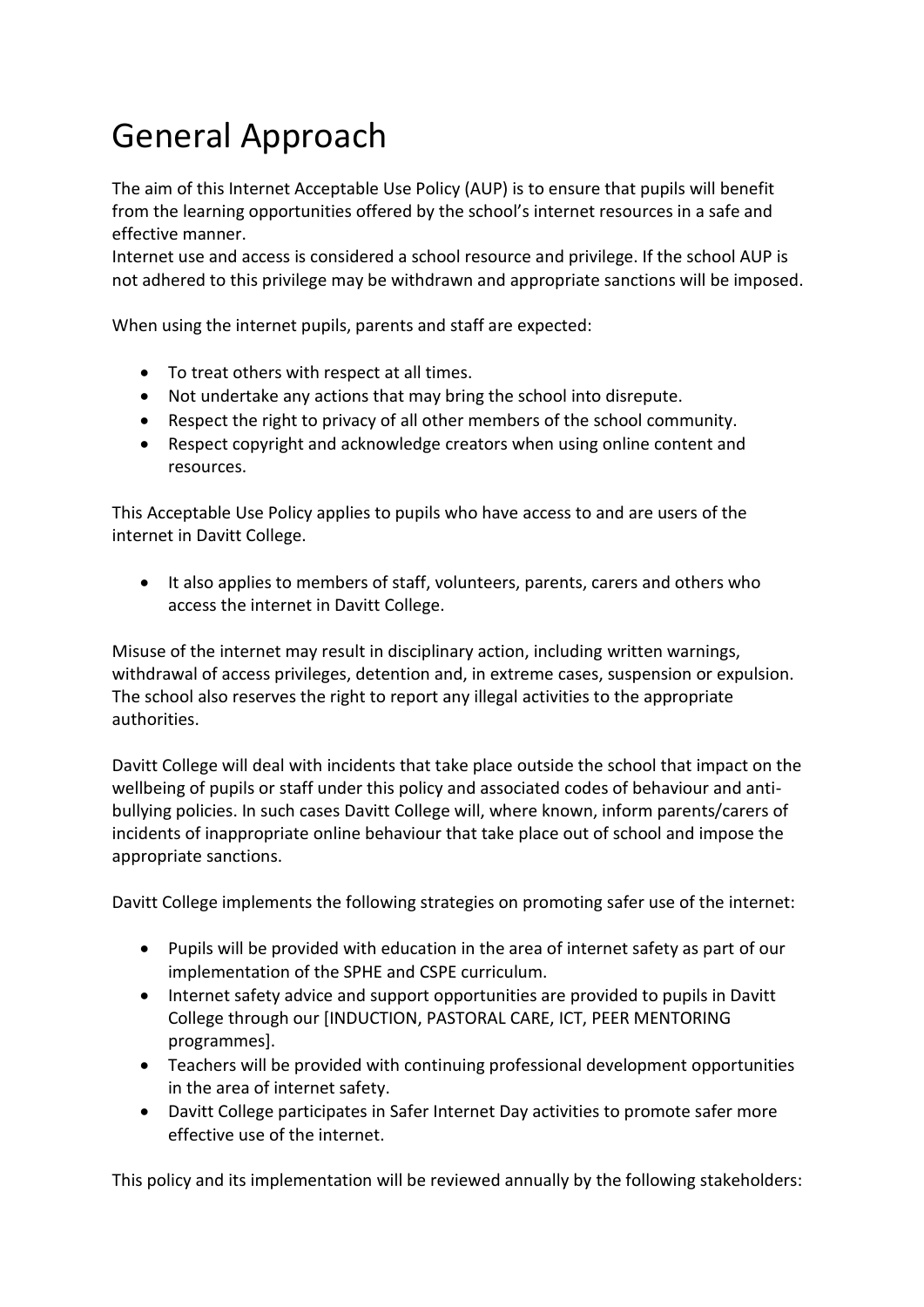Board of Management, teaching staff, support staff, pupils, and parents

This policy has been developed by a working group including: Principal, Deputy Principal, teachers, pupils, parents/carers, and representatives of the Board of Management.

The school will monitor the impact of the policy using:

- Logs of reported incidents.
- Monitoring logs of internet activity (including sites visited).
- Internal monitoring data for network activity.
- Surveys and/or questionnaires of pupils, parents, and teaching staff.

Should serious online safety incidents take place, Ms. Rowland, Ms. Gallagher or Mr. Rowan should be informed.

The implementation of this Internet Acceptable Use policy will be monitored by the Senior Management team of Davitt College.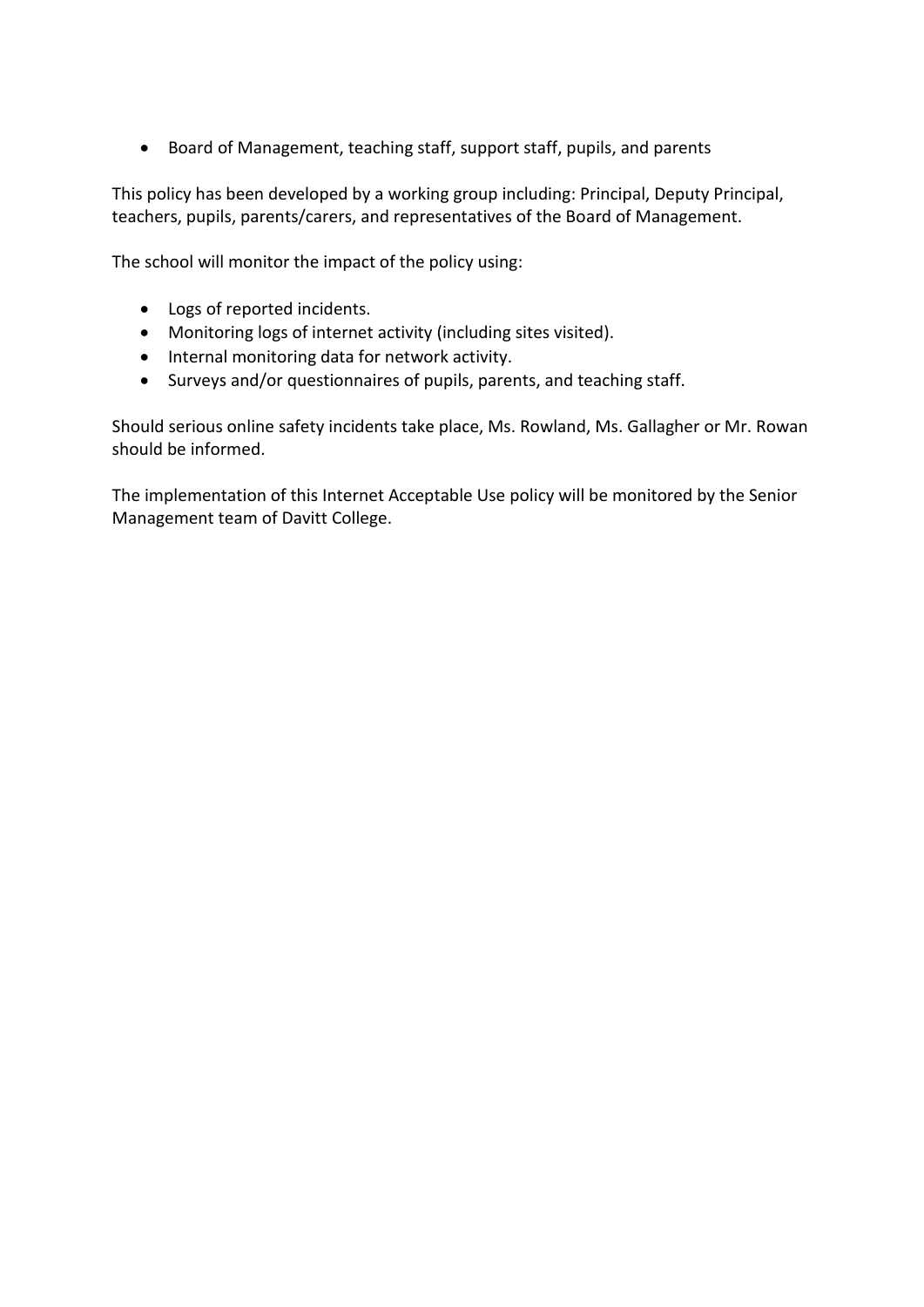### ROLES AND RESPONSIBILITIES

*Principal/Deputy Principal/Year Head/Class Tutor/Class Teacher:*

-Monitor implementation of policy

-Implement sanctions in cases of breach of policy

-Review Policy

#### *Parents/Guardians:*

-Support the school in adhering to the procedures and rules outlined within this policy.

*Students:* -Comply with the procedures and rules outlined within this policy.

### Content Filtering

Davitt College has chosen to implement the following level on content filtering on the Schools Broadband Network:

 Level 4: This level allows access to millions of websites including games and YouTube but blocks access to websites belonging to the personal websites category and websites such as Facebook belonging to the Social Networking category.

Pupils taking steps to by-pass the content filter by using proxy sites or other means may be subject to disciplinary action, including written warnings, withdrawal of access privileges, detention and, in extreme cases, suspension or expulsion.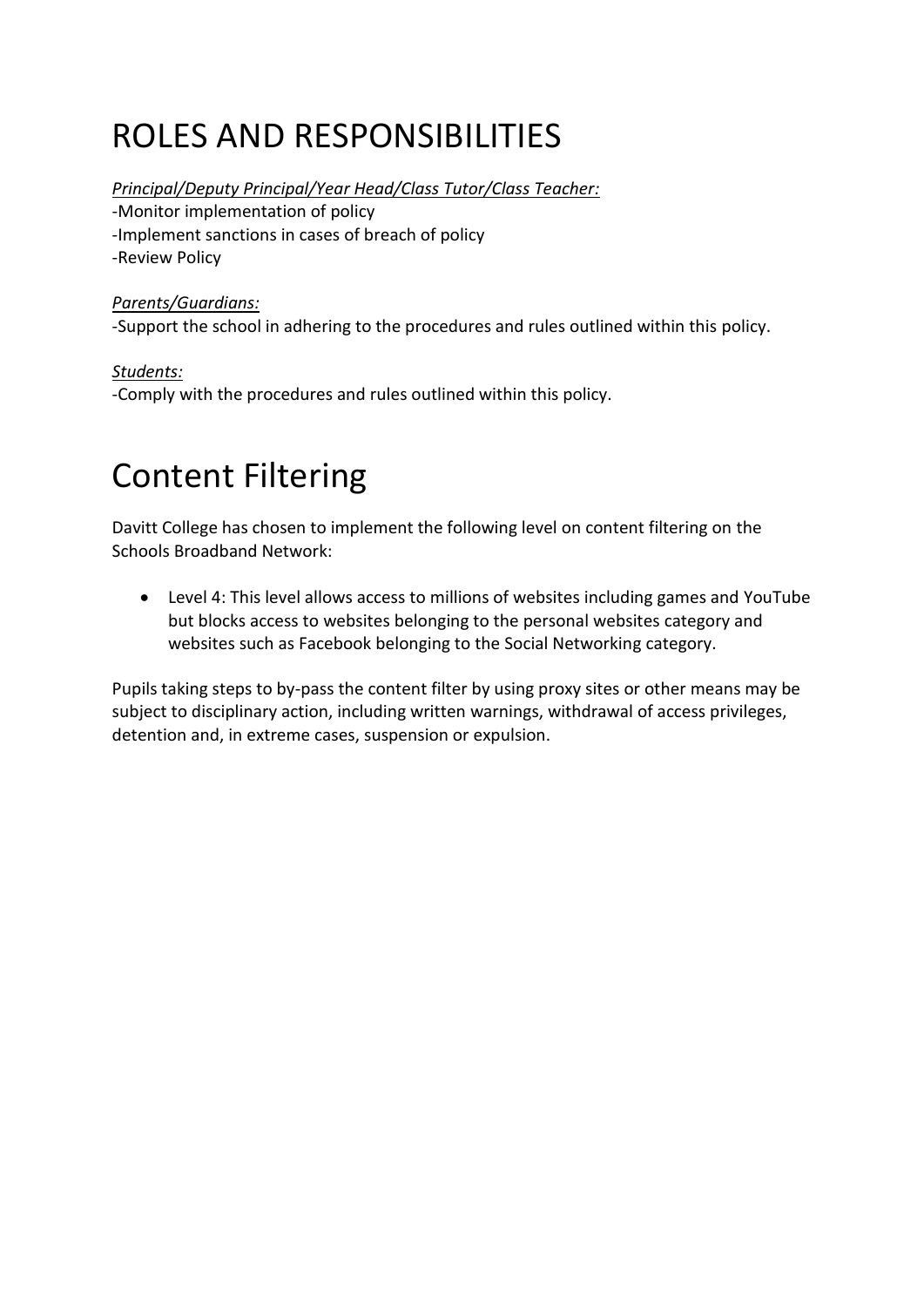#### Web Browsing and Downloading

Pupils will not intentionally visit internet sites that contain obscene, illegal, hateful or otherwise objectionable materials.

Pupils will report accidental accessing of inappropriate materials in the classroom to their teacher.

Pupils will report accidental accessing of inappropriate materials in school but outside the classroom to Ms. Rowland, Ms. Gallagher or Mr. Rowan.

Pupils and staff will not copy information from the internet without acknowledging the creator and referencing the source of the content.

Pupils and staff will be aware that any usage, including distributing or receiving information, school-related or personal, may be monitored for unusual activity, security and/or network management reasons.

Pupils will use the school's internet connection only for educational and career development activities.

Pupils will not engage in online activities such as uploading or downloading large files that result in heavy network traffic which impairs the service for other internet users.

Pupils will not download or view any material that is illegal, obscene, and defamatory or that is intended to annoy or intimidate another person.

- Use of file sharing and torrent sites is not allowed.
- Downloading by pupils of materials or images not relevant to their studies is not allowed.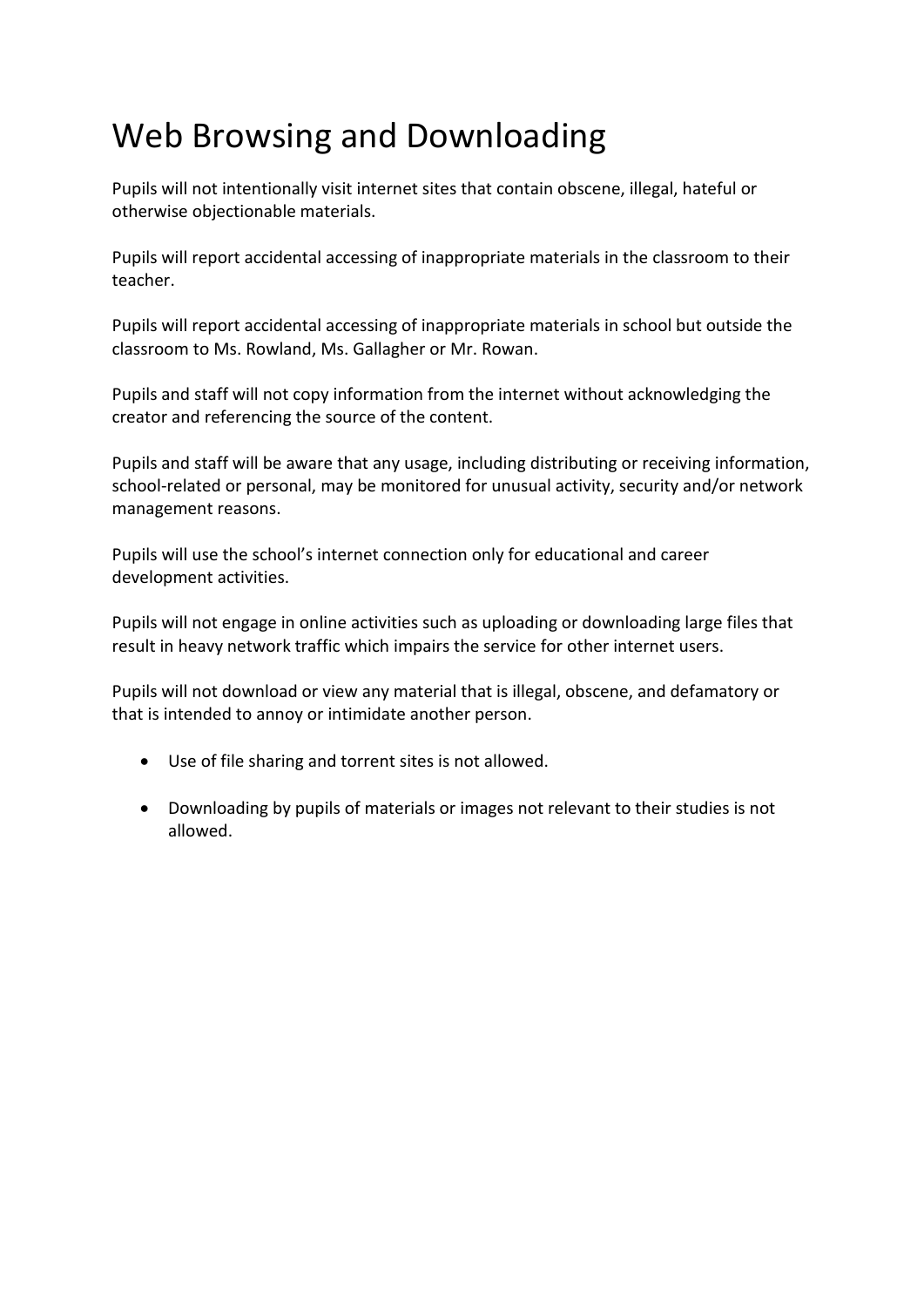#### Email and Messaging

- The use of personal email accounts is not allowed at Davitt College.
- Pupils should not under any circumstances share their email account login details with other pupils or anyone else.
- Pupils should not use school email accounts to register for online services such as social networking services, apps, and games.
- Pupils should be aware that email communications are monitored.

Pupils will not send any material that is illegal, obscene, and defamatory or that is intended to annoy or intimidate another person.

Pupils will not use school email accounts for personal emails.

Pupils should immediately report the receipt of any communication that makes them feel uncomfortable, is offensive, discriminatory, threatening or bullying in nature and must not respond to any such communication.

Pupils should avoid opening emails that appear suspicious. If in doubt, pupils should ask their teacher before opening emails from unknown senders.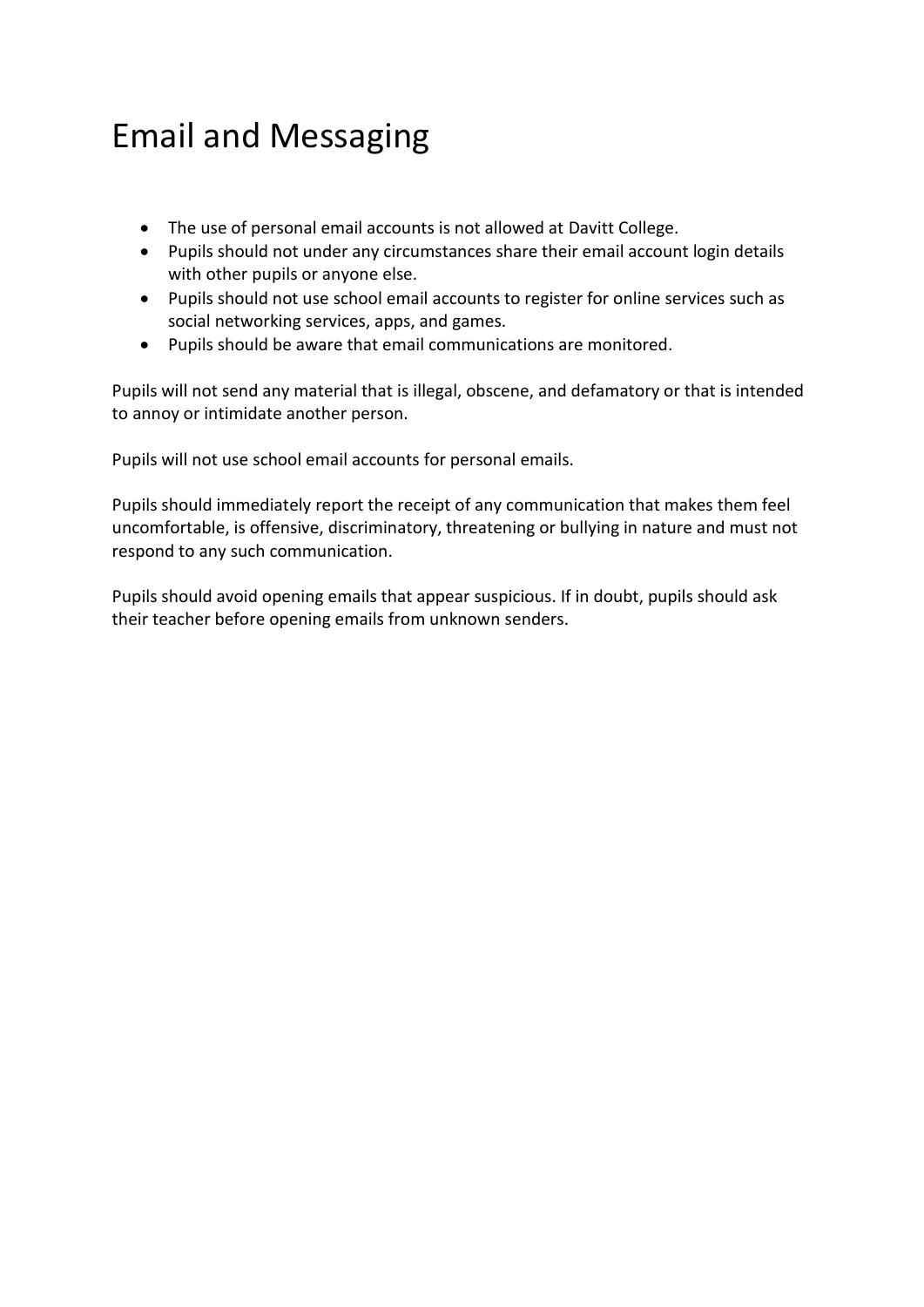## Social Media

The following statements apply to the use of messaging, blogging and video streaming services in Davitt College:

- Use of instant messaging services and apps including Snapchat, WhatsApp, G Chat etc. is not allowed in Davitt College.
- Use of blogs such as Word Press, Tumblr etc. is not allowed in Davitt College.
- Use of video streaming sites such as YouTube and Vimeo etc. is with express permission from teaching staff.

Staff and pupils must not use social media and the internet in any way to harass, insult, abuse or defame pupils, their family members, staff, other members of the Davitt College community.

Staff and pupils must not discuss personal information about pupils, staff and other members of the Davitt College community on social media.

Staff and pupils must not use school email addresses for setting up personal social media accounts or to communicate through such media.

Staff and pupils must not engage in activities involving social media which might bring Davitt College into disrepute.

Staff and pupils must not represent their personal views as those being of Davitt College's on any social medium.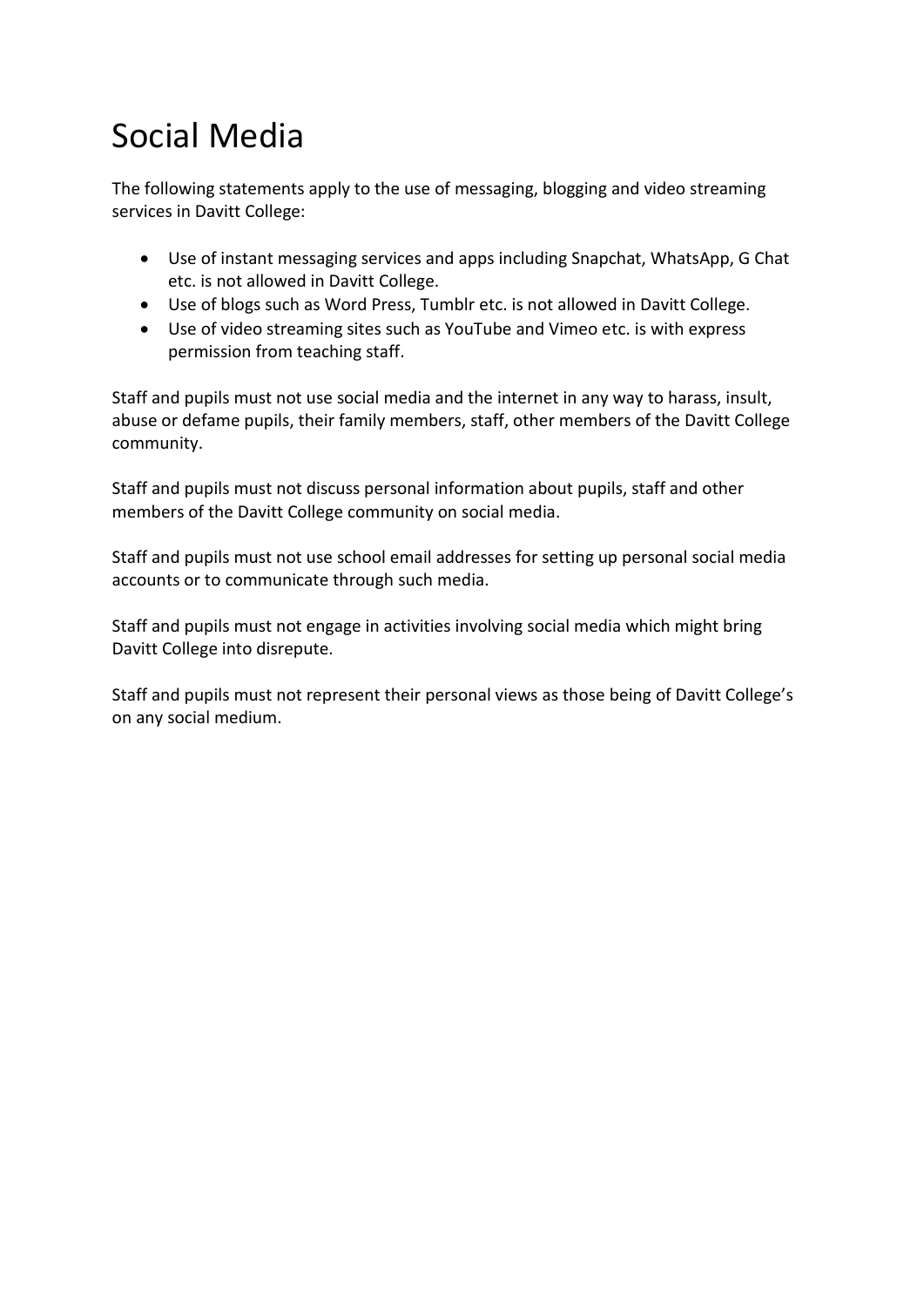### Personal Devices

Pupils using their own technology in school should follow the rules set out in this agreement, in the same way as if they were using school equipment.

- Pupils are only allowed to bring personal internet-enabled devices into Davitt College with expressed permission from staff.
- Pupils are only allowed to use personal internet-enabled devices during lessons with expressed permission from teaching staff **for the purposes of teaching and learning**.
- **Pupils are not allowed to use personal internet-enabled devices during social time.**
- Students may carry their mobile phone on their person, but it must be turned off, not on silent.
- The one exception to this rule is during exams, when the Exam Rules will supersede this policy. Mobile phones should NEVER be brought into an exam, and exam papers will be cancelled if it emerges that a student has done so.
- Phones and devices should not be used in any way between classes, before classes, during break and lunchtimes, etc.
- If a student needs to contact home urgently, they will be allowed to use the phone in the Main Office. If parents need to contact children urgently, they should phone the Main Office. For health and safety reasons students should not contact home using their own device.
- If a student breaches these rules the phone (and SIM card) will be confiscated immediately and given to the Deputy Principal.
- In the event of a dispute about whether these rules have been breached, the phone shall be handed over immediately to the teacher who will give it to the Deputy Principal so the matter can be investigated.
- At all times, the privacy of a student shall be respected. Where the data on a phone is accessed it shall only be to determine whether there has been misuse of the phone, not to monitor the private activities of the owner. If a student refuses to allow the phone to be accessed, parents / guardians will be contacted and ask to present to the school to be present while the data is accessed.
- The school accepts no responsibility for replacing lost, stolen or damaged mobile phones/digital devices.
- The safety and security of mobile phones/digital devices is wholly a matter for students and their parents/guardians.
- It is strongly advised that students mark their mobile phones/digital devices with their names and use passwords to ensure that unauthorised access is not gained on their phones.

If a phone disturbs a class or if a student is seen using a phone outside the permitted time:

The phone will be confiscated immediately and presented to the Deputy Principal.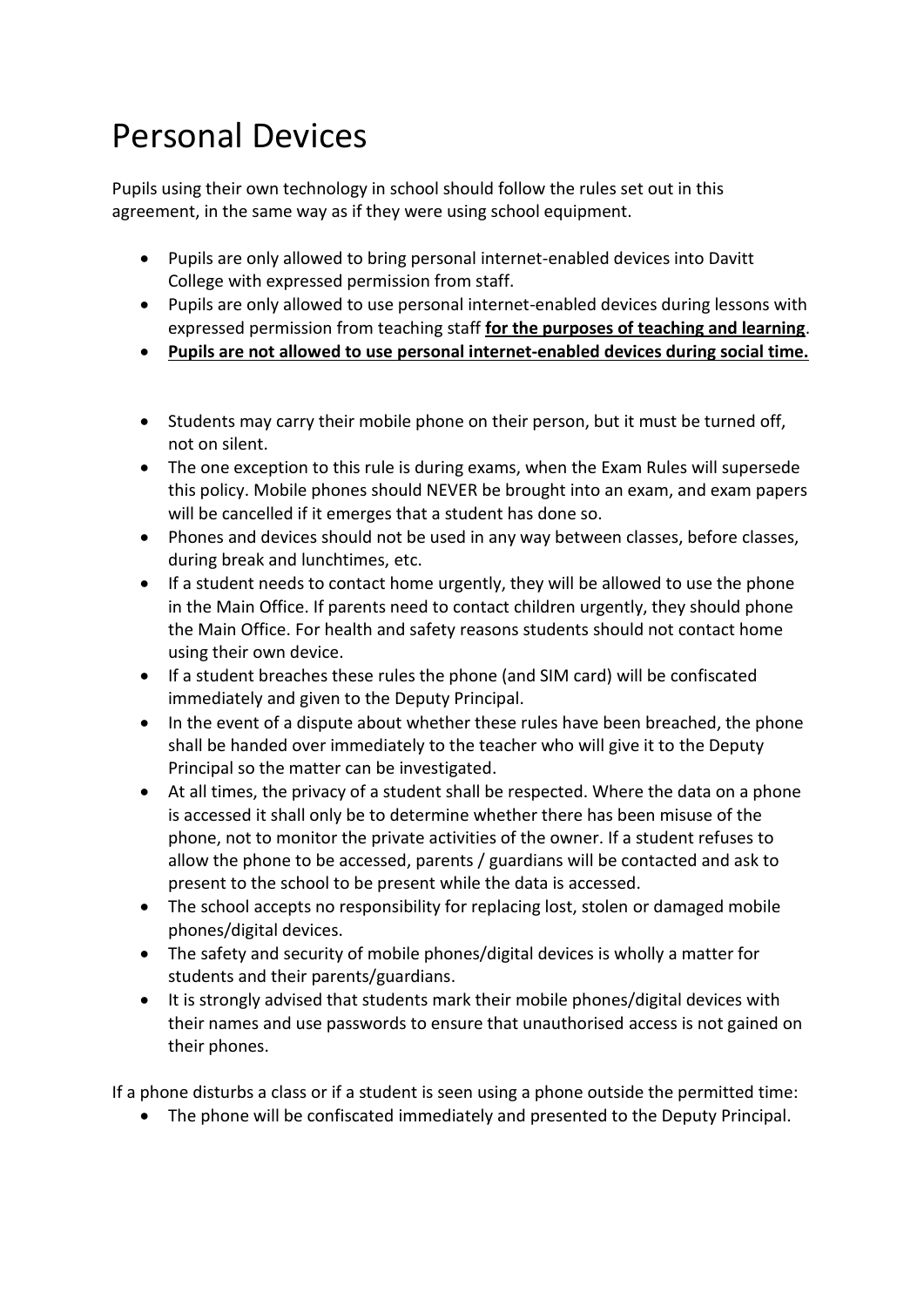If a phone has been used to take photographs/audio or video footage:

- The phone will be confiscated until the matter can be resolved
- If the material has been taken without the consent of the subject(s) therein, the student responsible may be suspended
- If the material has been taken without the consent of the subject(s) therein and subsequently posted on the internet, shown to others or distributed in any manner, the student responsible may be suspended and may be recommended for permanent exclusion from Davitt College.
- Depending on the nature of the content viewed, Davitt College reserves the right to contact relevant outside bodies (Gardaí, legal advice, HSE, etc) to determine the appropriate course of action.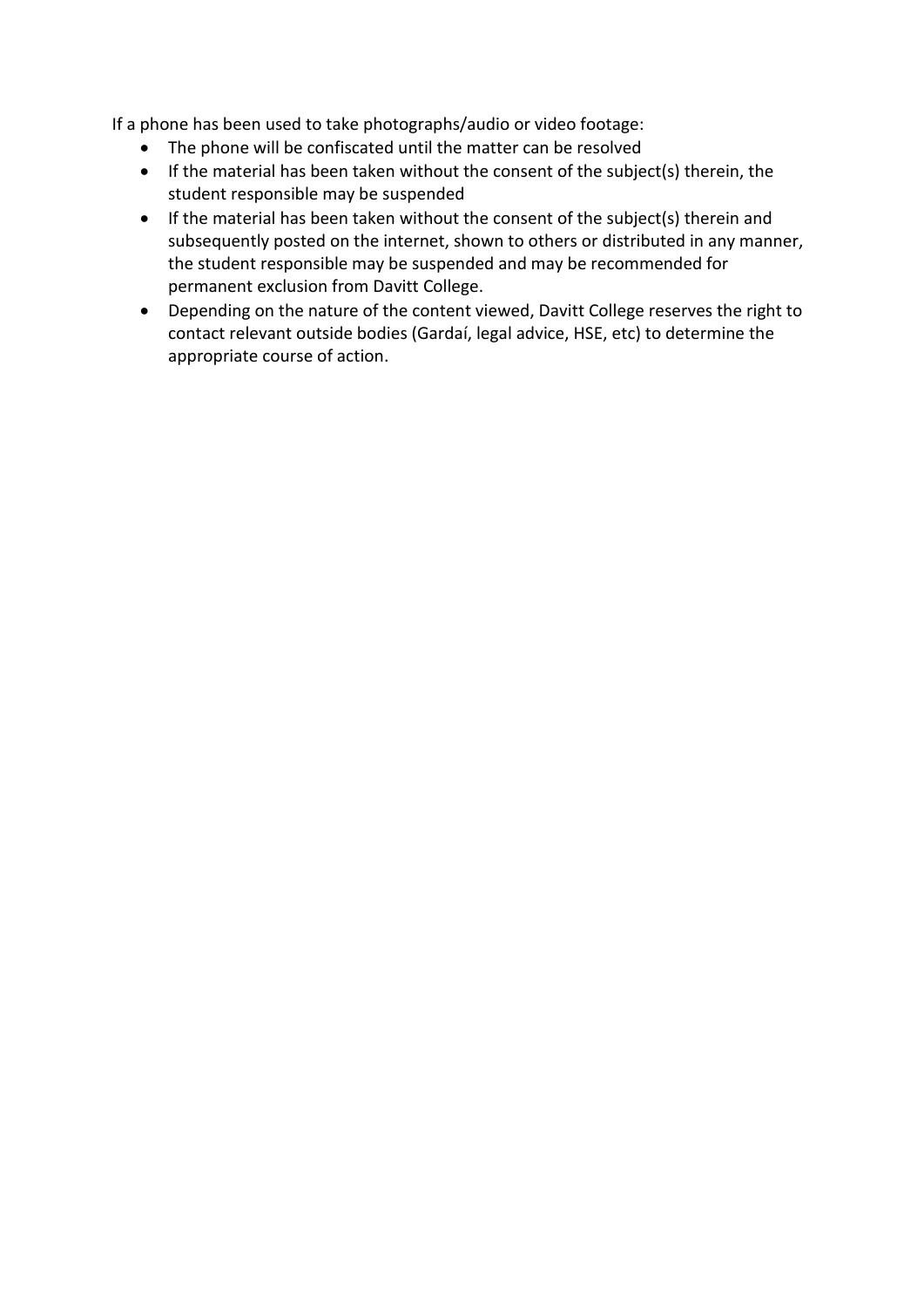#### Images & Video

Care should be taken when taking photographic or video images that pupils are appropriately dressed and are not participating in activities that might bring the individuals or the school into disrepute.

At Davitt College pupils must not take, use, share, publish or distribute images of others without their permission.

Taking photos or videos on school grounds or when participating in school activities is only allowed with expressed permission from staff.

Written permission from parents or carers will be obtained before photographs of pupils are published on the school website.

Pupils must not share images, videos or other content online with the intention to harm another member of the school community regardless of whether this happens in school or outside.

Sharing explicit images and in particular explicit images of pupils and/or minors is an unacceptable and absolutely prohibited behaviour, with serious consequences and sanctions for those involved. Sharing explicit images of other pupils automatically incurs suspension as a sanction. The relevant outside agencies referred to in the previous section may also be contacted on this matter.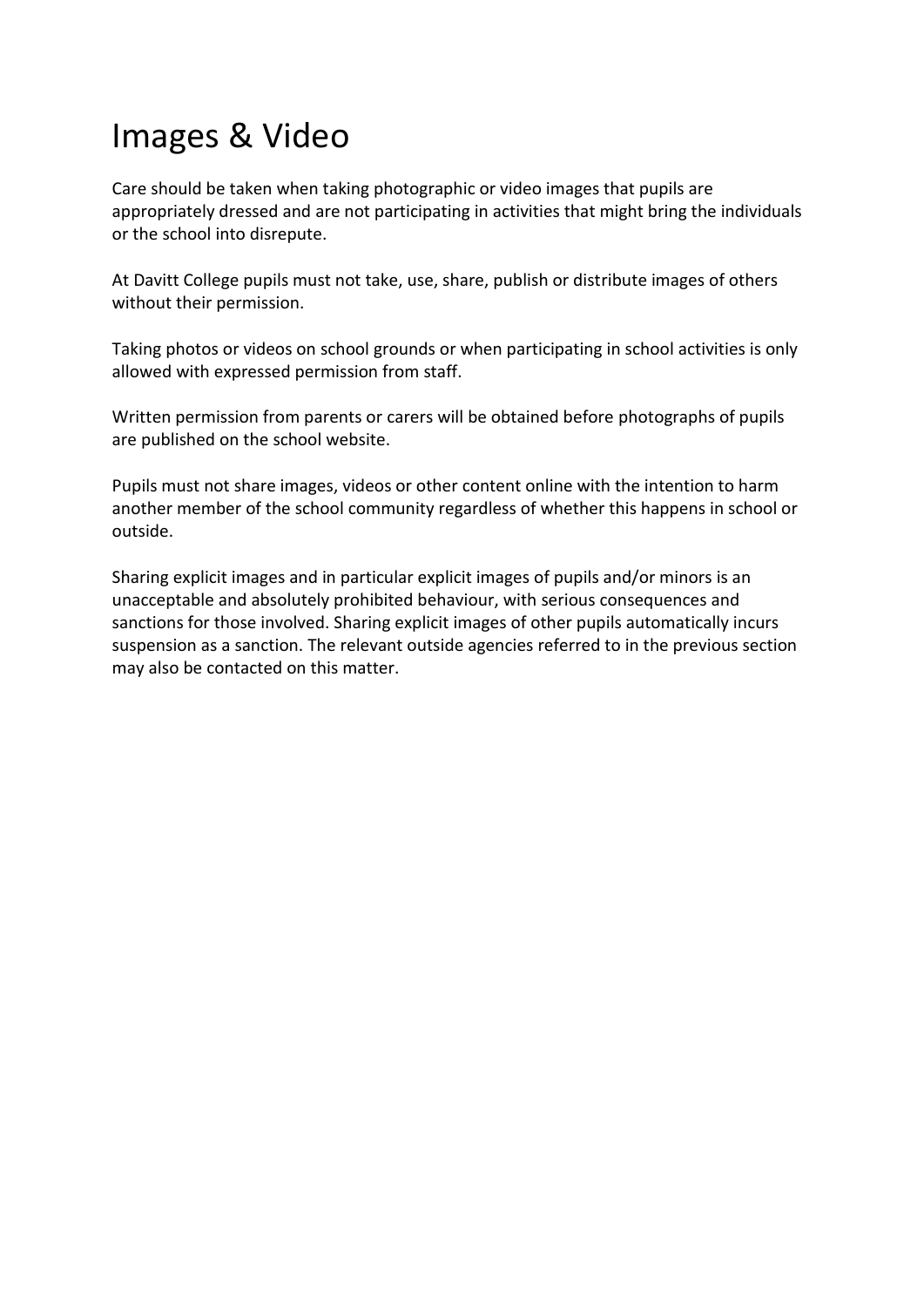# Cyberbullying

When using the internet pupils, parents and staff are expected to treat others with respect at all times.

Engaging in online activities with the intention to harm, harass, or embarrass another pupil or member of staff is an unacceptable and absolutely prohibited behaviour, with serious consequences and sanctions for those involved.

Measures are taken to ensure that staff and pupils are aware that bullying is defined as unwanted negative behaviour, verbal, psychological or physical, conducted by an individual or group against another person (or persons) and which is repeated over time. This definition includes cyber-bullying even when it happens outside the school or at night.

Isolated or once-off incidents of intentional negative behaviour, including a once-off offensive or hurtful text message or other private messaging, do not fall within the definition of bullying and will be dealt with, as appropriate, in accordance with the school's code of behaviour.

The prevention of cyber bullying is an integral part of the anti-bullying policy of our school.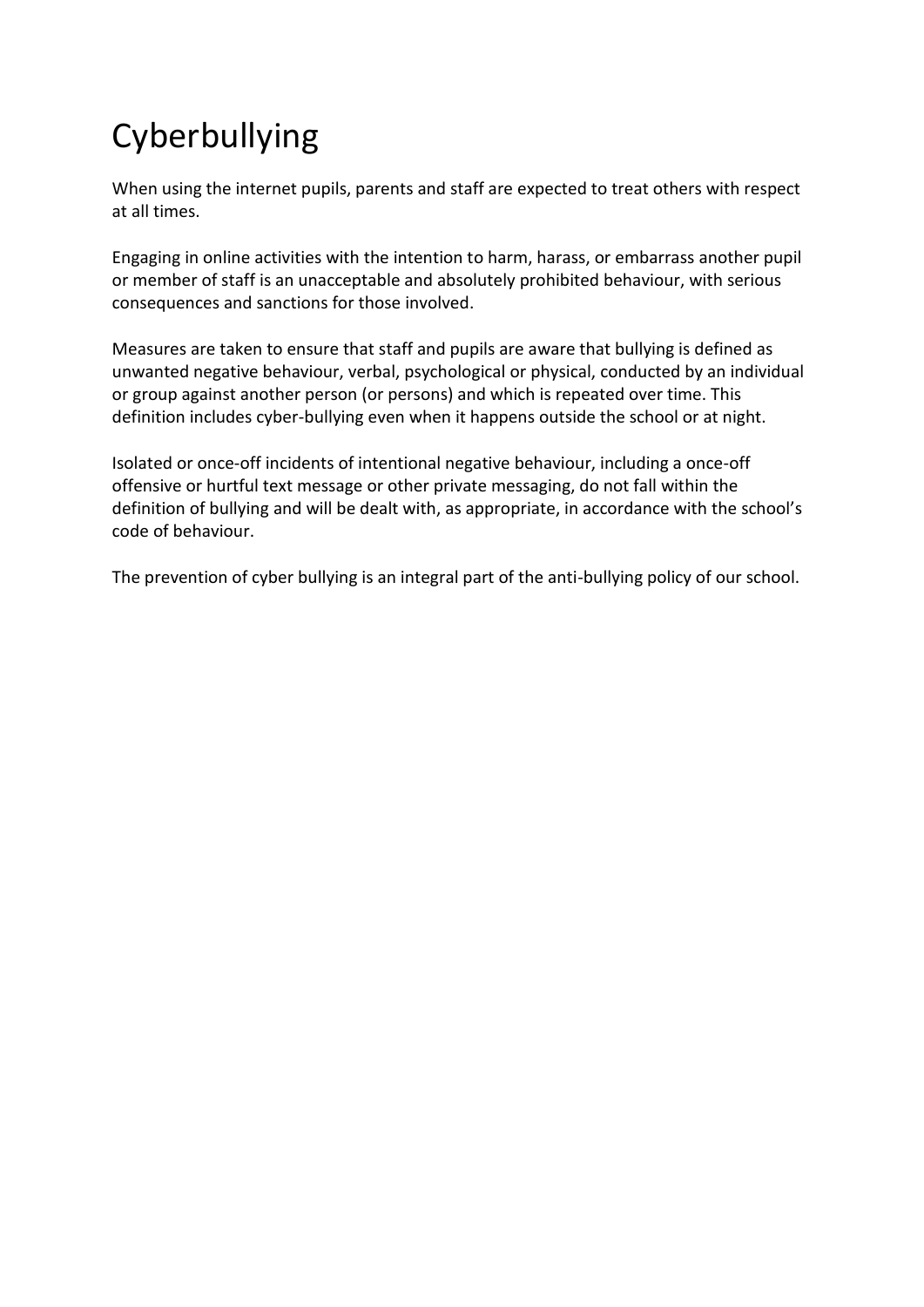## School Websites

Pupils will be given the opportunity to publish projects, artwork or school work on the internet in accordance with clear policies and approval processes regarding the content that can be loaded to the school's website.

The website will be regularly checked to ensure that there is no content that compromises the safety, privacy, or reputation of students or staff.

Webpages allowing comments or user-generated content will be pre-moderated and checked frequently to ensure that they do not contain any inappropriate or offensive content.

The publication of student work will be coordinated by a teacher.

Davitt College will use only digital photographs, audio or video clips of focusing on group activities. Content focusing on individual students will only be published on the school website with parental permission.

Personal student information including home address and contact details will not be published on Davitt College web pages.

Davitt College will avoid publishing the first name and last name of pupils in video or photograph captions published online.